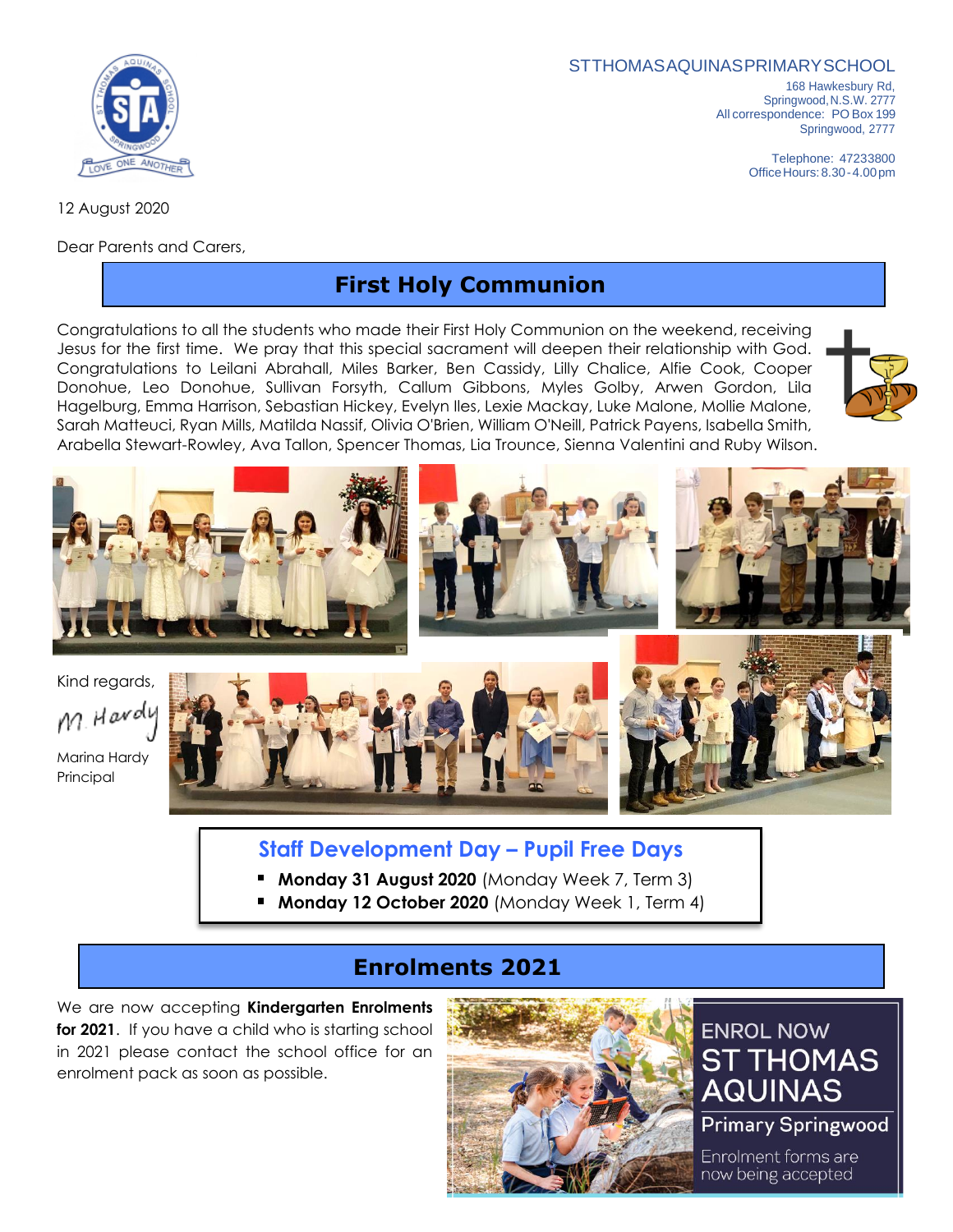# **School Photos**

School Photo Day will be in **Week 5, Friday 21 August 2020.** All orders are to be made **ON LINE** -- no envelopes required for 2020.

#### **Order Online at the following website:**

**https://www.advancedimage.com.au/keycode/keycodefinder.aspx?keycode=5ZGLMCZJ3**

#### **Enter code 5ZG LMC ZJ3**

- ✓ Students are to wear full winter uniform. NOT SPORT Uniform.
- ✓ Sibling photos are only for students attending St Thomas Aquinas.
- ✓ Online sibling photos **MUST be ordered by 11.59 pm on 20/8/2020.**
- ✓ A sibling photo **will not** be taken without an order.
- ✓ Late fees/additional charges will be applied for purchase of photos after photo day.

#### **All students will have an individual photo and class photo taken on the day. If you do not want your child to have a photo taken please notify the school office.**

# **Sr Monica**

Although Sr Monica is not onsite or making home visits at the moment, she is definitely available to speak to any families at any time. If you would like Sr Monica to contact you at any stage please leave a message at the school office. It is great to know that Sr Monica continues to remain in great health, although missing everyone very much.

# **Premier's Reading Challenge**

The 2020 Premier's Reading Challenge **closes on Friday 28 August, 2020!**

### **LEGO Drive**



Do you have any unwanted or unused LEGO at Home? We would love to take it off your hands.

To complement our learning spaces we are looking to enhance our collection of multi-use resources such as Lego. All donated Lego will be used to

support the many learning projects our students will be involved in across the school.

*Simply drop off any unwanted Lego to the school office. Thank you.*



### **2020 School Cross Country/Fun Run**

**This event for Wednesday 12 August has been CANCELLED! We hope to hold the 2020 Cross Country/Fun Run at a later date. Further information will be sent out soon.**